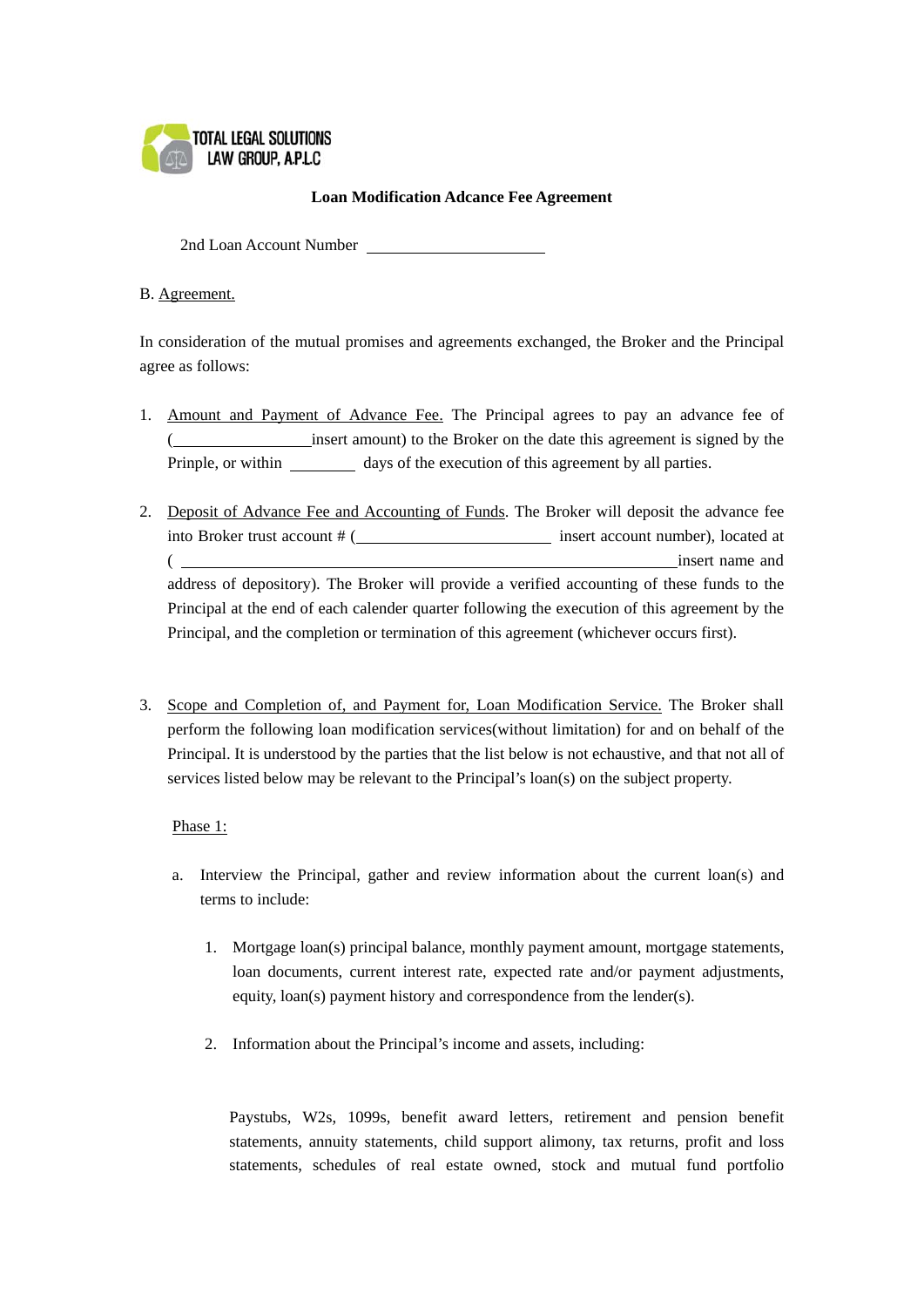statements, bank statements, proof of any other income.

3. Information about the Subject Property, including:

Property profile, comparable sales, active listings, current property listing information and other applicable documents.

4. Information about the Principal's ability to repay the loan(s), including:

Credit history, hardship circumstances, financial profile (assessment of income, assets, expenses and housing debt to income ratio).

- b. Assist the Principal in preparing a hardship summary/letter.
- c. Prepare and submit loan modification request and package of supporting documents to lender(s).

Completion of Phase I Services. The Broker will complete these Phase I services by ( ) and in no case later than 30 calendar days from the date this agreement is made, as first above written.

Payment for Phase I Services. The Broker shall be entitled to percent. (but in no event more than 25 percent) of the advance fee (which entitlement percentage for Phase I service equals \$ ) for the performance of the applicable and relevant services described in Phase I (and others as may be necessary and/or appropriate).

#### Phase II:

 Phase II services are focused on the Broker's efforts to vigorously and successfully seek through the Lender(s) an offer to the Principals (which offer shall be assessed by the Broker and clearly explained to the Principals) of proactive loan modification solutions which will provide the Principals with the opportunity to remain in the Subject Property while making affordable loan payments.

- a. Contact the Lender(s) to discuss/negotiate the loan modification request(s) and package of supporting documents.
- b. Communicate regularly with the Lender(s) to attempt to negotiate new, and more favorable, loan terms on behalf of Principal.
- c. Assist the Principal in understanding and deciding about the modification terms offered by the Lender(s).
- d. Successfully negotiate and/or accomplish a loan modification for the Principal. " Successful loan modification performance"by the Broker shall have occurred if the Principal accepts one or more of the loan modifications set forth below:

Change adjustable interest rate to a fixed interest rate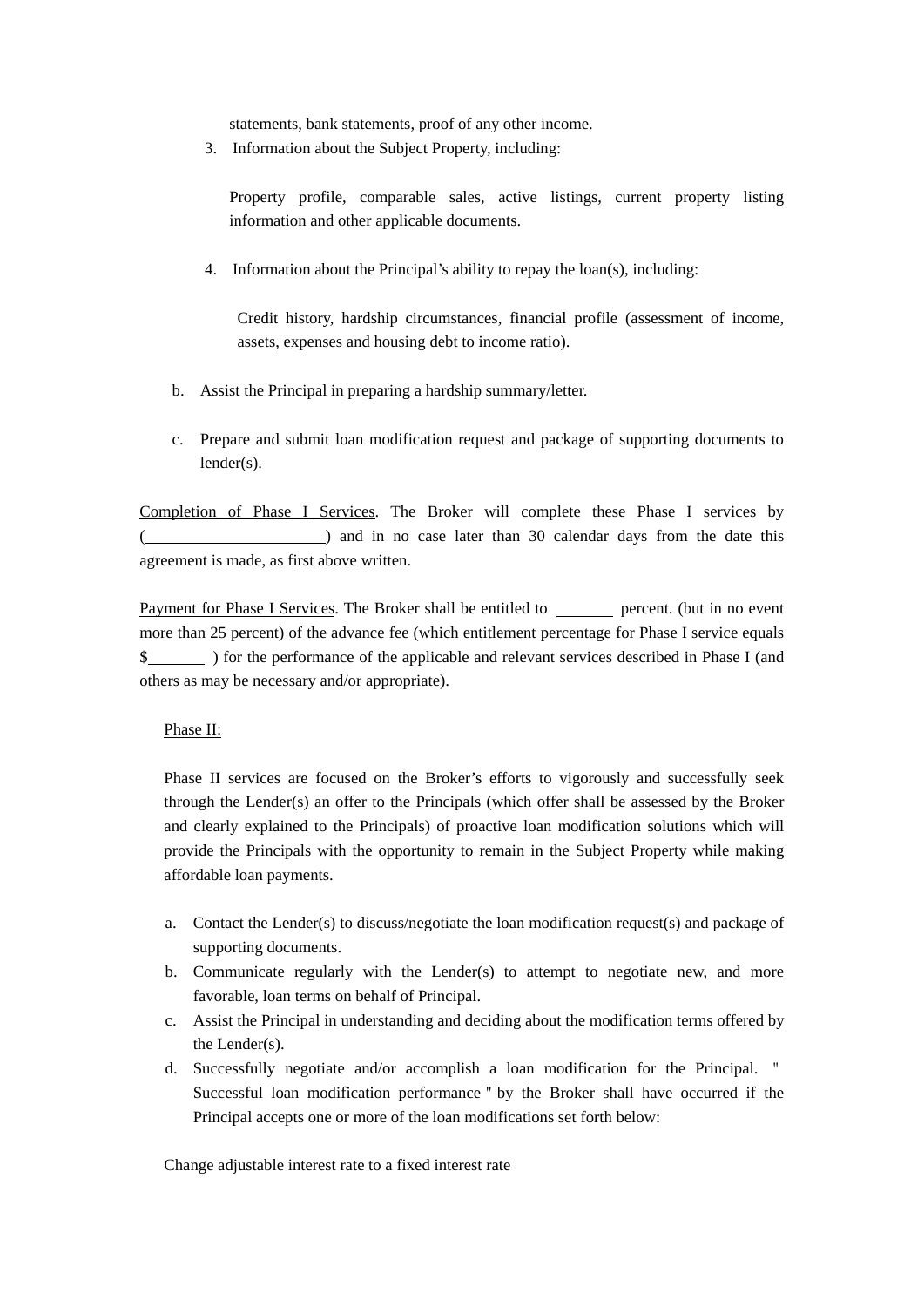Reduce fixed interest rate to a lower fixed interest rate Reduce balance of the principal amount of the loan Reduce adjustable interest rate/ reduce CAPS of adjustable interest rate Stop upward adjustment of adjudtable interest rate Arrange for the delinquent payment amounts to be added to the end of loan Arrange for the delinquent payment amounts to be added to a longer loan period Arrange for the delinquent payment amounts to be accepted in an alternative payment plan Eliminate or reduce the delinquent payment an ounts Arrange for the lender to accept a discounted pay-off or forbearance

Completion of Phase II Services. The Broker will complete these services by insert date ), and in no event later than 90 calendar days from the date this agreement is made, as first above written.

Payment for Phase II Services. The Broker shall be entitled to percent of the advance fee(the remainder of the advance fee not earned and paid for Phase I services ( which entitlement percentage for Phase II services equals \$ ) only for the "successful loan modification performance" of these Phase II services as described in Phase II( section d above).

- 4. Refund of Advance Fee Until Earned. The advance fee paid by the Principal is fully refundable untial earned by the Broker. If any if the agreed upon services are not completed by the Broker by the agreed upon completion date(s), the unearned portion of the advance fee will be refunded to the Principal within 5 business days. If this agreement is terminated by the Principal before the agreed upon completion date and before the agreed upon services are completed, the unearned advance fee will be refunded to the Principal within 5 business days.
- 5. Responsibilties and Obligations of the Principal. The Principal agrees to furnish the Broker with truthful and accurate information and any documents that will be required by the Broker and the Lender(s) to assess the Principal's financial status, including (without limitation) the following:

Mortgage Statements-past three months Paystubs-past two pay periods W2 forms, 1099 forms, and/or Tax Returns-past 2 years Profit and Loss Statements-past 2 years( if self employed) Bank Statements-past 2 months Verification of any other income, Benefit Award Letters, Retirement Statements, Pension Benefit,Statements, Annuity Statements, Child Support/Alimony Schedules of Real Estate owned, Stock and Mutual Fund Portfolio Statements Authorization for the Broker to obtain Principal information from Lender

 The Principal also agrees to provide additional information or documentation within 5 days of the Broker's request.

The Principal further agrees to immediately notify the Broker of any change in the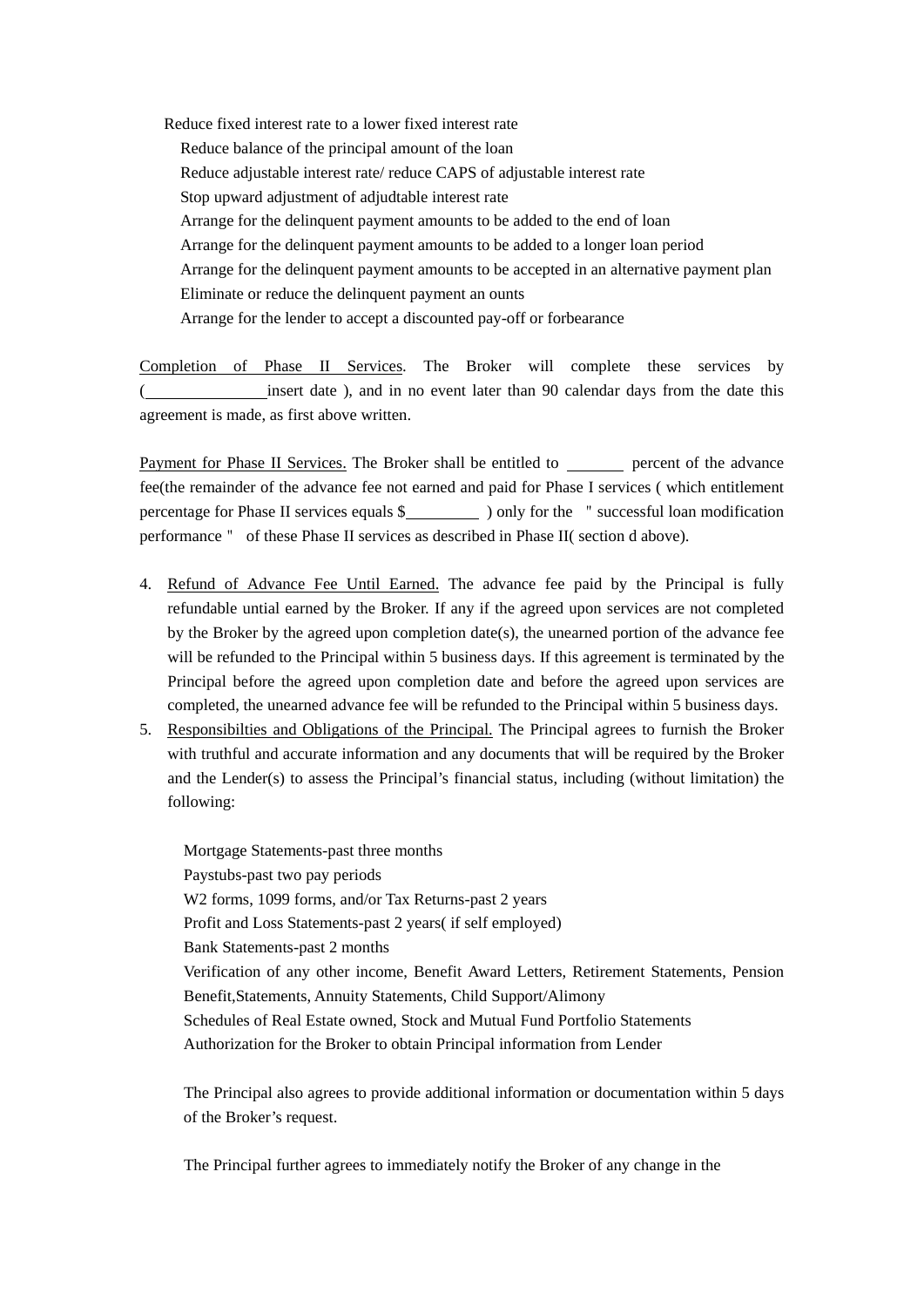Principal's address.

- 6. Reasonable Efforts/No Guarantees.The Broker will make reasonable efforts to conclude a " successful loan modification performance"as described in Phase II above. However, the Principal acknowledges that the Broker cannot guarantee that the Principal's existing lender(s) will agree to a modification of the loan(s), and that Principal's existing lender(s) is not obligated to modify the terms of the loan(s) in any way and may not agree to any changes in the loan(s).
- 7. Governing Law. This agreement shall be governed by and construed under the laws of the State of California.
- 8. Amendments. Except as set forth herein, this agreement may not be amended or modified orally and no provision of this Agreement may be waived or amended except in a writing signed by the Principal and the Broker.
- 9. Severability. If any provision in this agreement is determined to be invalid, illegal or otherwise unenforceable, the determination will not affect any other provision of this agreement. The invalid provision will be severed from this agreement and all remaining provisions will continue to be in full force and effect.
- 10. Termination of Agreement. Either the Principal or the Broker may terminate this agreement at any time for any reason upon written notice to the other party. At the time of termination, all earned but unpaid fees for completed services (as set forth and described in provision number 3 of this agreement) become due and payable.
- 11. Indemnification. The Principal agrees to indemnify, defend and hold the broker harmless from all damages, liabilities, claims, obligations, disputes, litigation and/or judgments (and reasonable attorneys fees and costs) which (i) arise from or are related to any incorrect material information and/or material omissions in information supplied by Principal to the Broker and/or (ii) arise from or are rated to any material facts that the Principal knows but fails to disclose.
- 12. Dispute Resolution.The parties to this agreement will endeavor to resolve any disputes or disagreements between them with respect to or concerning this agreement in a fair and amicable manner. However, if the parties are unable to resolve any such disputes between and/or among themselves( whether in law or equity), the parties expressly agree to binding, neutral arbitration in accordance with the California Code of Civil Procedure with any recognized California arbitration service. Said binding arbitration shall be the exclusive dispute resolution mechanism for seeking legal redress under this agreement. The arbitration hearing shall be conducted pursuant to the California rules of evidence and shall occur in the county where the Subject Property is located. The parties agree to share equally the costs of any such arbitration. Reasonable attorney's fees and costs shall be awarded to the prevailing party.
- 13. Time of Essence. Time is of the essence with respect to every provision of this agreement that specifies a time for performance.
- 14. Entire Agreement. Except as otherwise provided by section 2970 (b)(4) of Title 10 of the Code of Regulations, Chapter 6 (Real Estate Commissioner's Regualtions), this agreement consitutes the entire agreement and a complete and exclusive expression of the parties' agreement respecting the loan modification serivces contemplated. Except as conditioned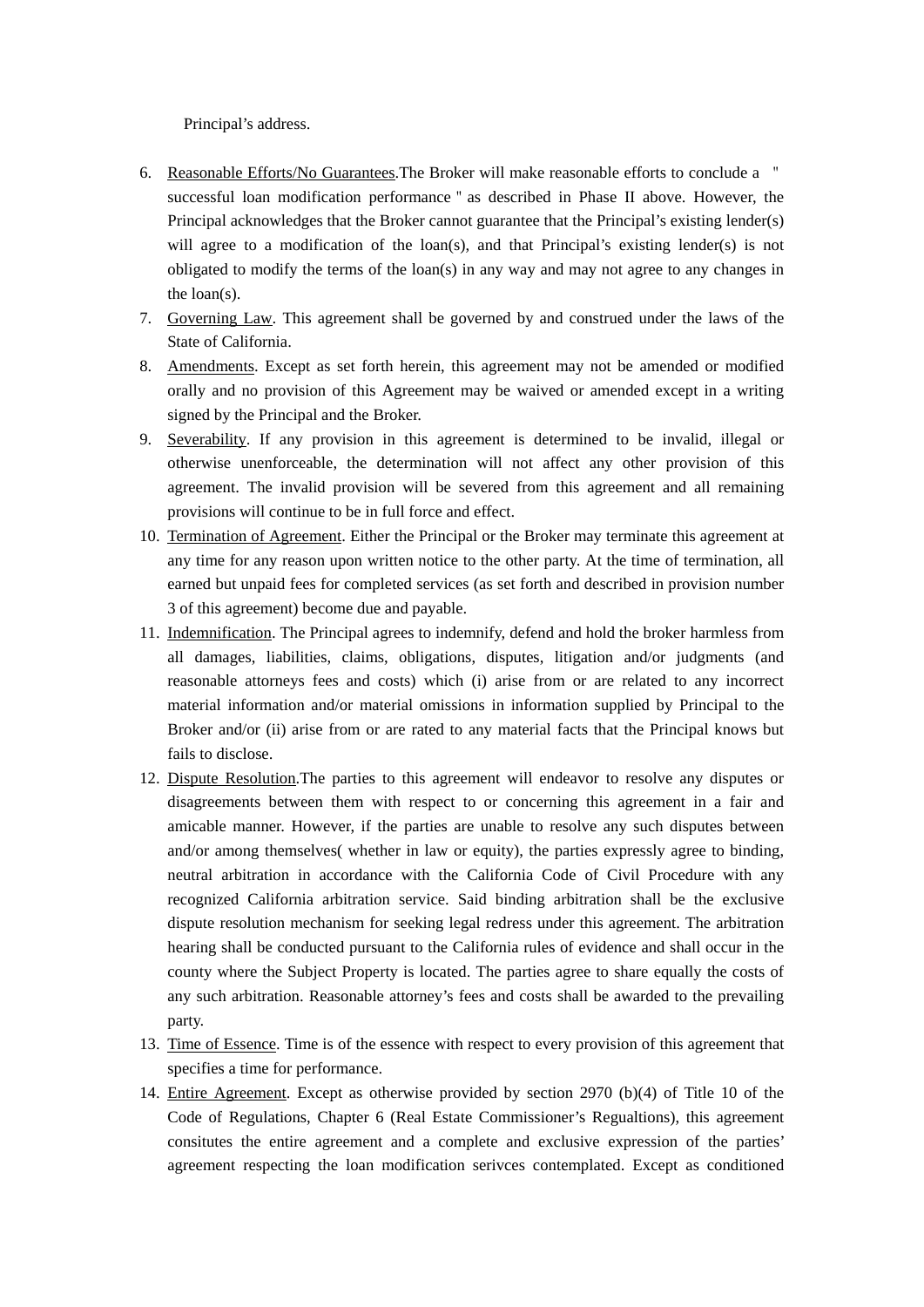above, this agreement may not be contradicted by evidence of any prior agreement or contemporaneous oral agreement.

- 15. Successors and Assigns. This agreement shall be binding upon the successors and assigns of the parties.
- 16. Acknowledgements and Respresentation. The parties signing below acknoweldge they have read and understood this agreement and have each received a copy. The Principals warrant they have the authority to enter into this agreement with regard to the Subject Property and loan(s) herein described.

| Name $(s)$ of Principal $(s)$              | Signature | Date |
|--------------------------------------------|-----------|------|
| Name $(s)$ of Principal $(s)$              | Signature | Date |
| Name $(s)$ of Principal $(s)$              | Signature | Date |
| Name $(s)$ of Principal $(s)$              | Signature | Date |
| Name(s) of Principal(s)                    | Signature | Date |
| <b>Broker Name/Designated Officer Name</b> | Signature | Date |

Broker(Corporation) License Number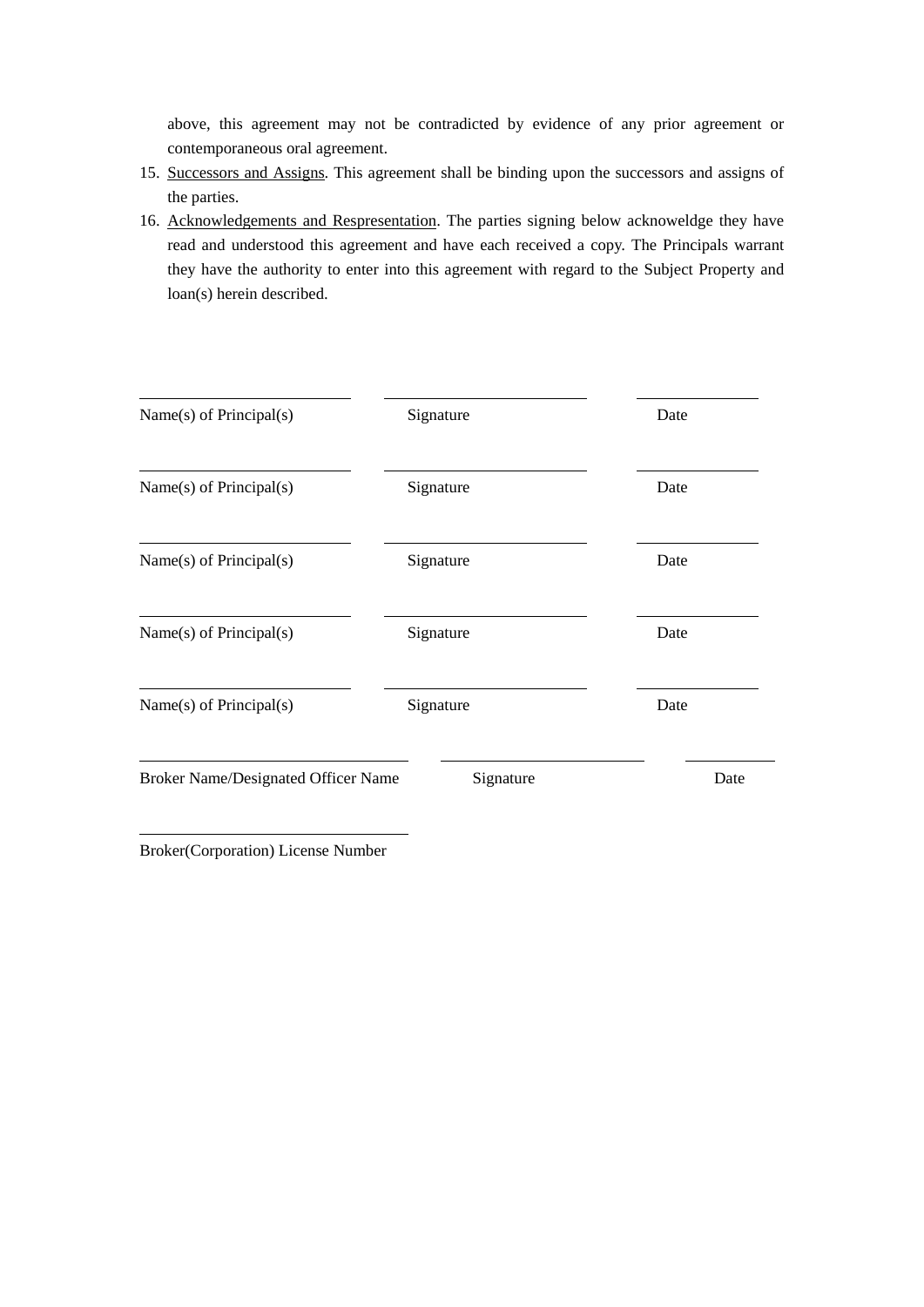

# VERIFIED ACCOUNTING FOR ADVANCE FEES

Broker (Corporation) Name: Principal Name: Broker Address: Principal Address: Broker Trust Account # : Lender Name: Depository: Loan Account Number:

 2nd Lender Name: 2nd Loan Account Number:

| Advance Fee Accounting                              |  |  |                                 |         |  |
|-----------------------------------------------------|--|--|---------------------------------|---------|--|
| AdvanceFee Amount   From(Principal)   Date Received |  |  | Date Deposited in trust account | Balance |  |
| Received                                            |  |  |                                 |         |  |
|                                                     |  |  |                                 |         |  |

| Services Performed by Broker    | Date Performed | Amount of Fee Allocated | Date Disbursed | <b>Balance</b> |
|---------------------------------|----------------|-------------------------|----------------|----------------|
|                                 |                |                         |                |                |
| All Phase I services including: |                |                         |                |                |
| Modification<br>Package<br>Loan |                |                         |                |                |
| submitted<br>Lender<br>to<br>at |                |                         |                |                |
| (address):                      |                |                         |                |                |
|                                 |                |                         |                |                |
| Modification<br>Loan<br>Package |                |                         |                |                |
| submitted to 2nd Lender at      |                |                         |                |                |
| (address):                      |                |                         |                |                |
|                                 |                |                         |                |                |
|                                 |                |                         |                |                |
| All Phase II services including |                |                         |                |                |
| Successful Loan Modification    |                |                         |                |                |

I hereby represent and arrest that this is a true and accurate accounting.

Signed Date

 $\overline{a}$ 

 $\overline{a}$ 

Broker Name License Identification Number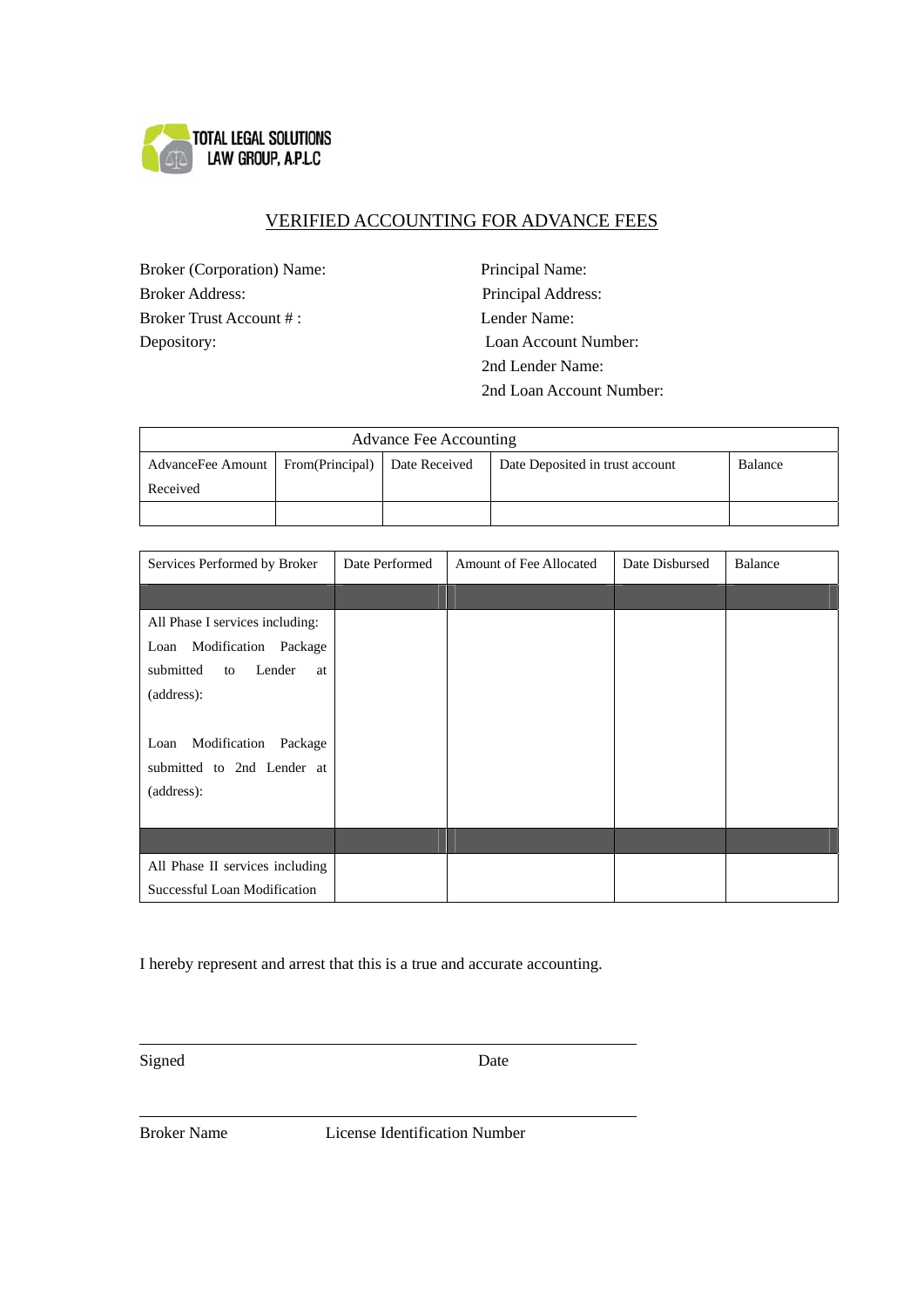

### **ADVANCE FEE AGREEMENT FOR LOAN MODIFICATION SERVICES**

This ADVANCE FEE AGREEMENT FOR LOAN MODIFICATION SERVICES (this "agreement") is made and entered into this \_\_\_\_\_\_\_\_\_\_\_\_\_ day of \_\_\_\_\_\_, 20\_\_\_,by and between the Real Estate Broker (  $(the$  "Broker") and the Principal(s). ( insert name(s) of the borrower(s)/principal(s)

represented in this agreement) (the "Principal") for the mortgage loan modification services as described herein.

A. Preliminary Matters.

#### **1. IMPORTANT NOTICES TO THE PRINCIPAL:**

- **a. The amount or rate of fees specified in this agreement for services is not fixed by California law. Fees are set or established by each Broker individually and are subject to negotiation between the Principal and the Broker.**
- **b. The Principal is compensating the Broker for services the Principal may be able to obtain at no charge from a housing counselor or by contacting the Lender(s) directly.**
- **c. California Civil Code Section 2945.1(b)(3) prohibits a Broker from claiming, demanding, charging, collecting or receiving any compensation or advance fee from a person whose residence is in foreclosure until all of the promised services have been fully performed and completed. THIS AGREEMENT MAY NOT BE USED AND SHOULD NOT BE EXECUTED BY THE PRINCIPAL IF A NOTICE OF DEFAULT HAS BEEN RECORDED AGAINST THE SUBJECT PROPERTY LISTED BELOW.**

# **THE PRINCIPAL CERTIFIES BY INITIALING BELOW THAT A NOTICE OF DEFAULT HAS NOT BEEN RECORDED AGAINST THE SUBJECT PROPERTY.**

 **Initials of Principal(s)** 

2. Information Regarding the Loan(s) and Related Property ("Subject Property") for Which the Loan Modification Services Will Be Provided:

Lender Name

Loan Account Number

Address of Property

Description of Existing Loan Obiligation(s) on the Subject Property

2nd Lender Name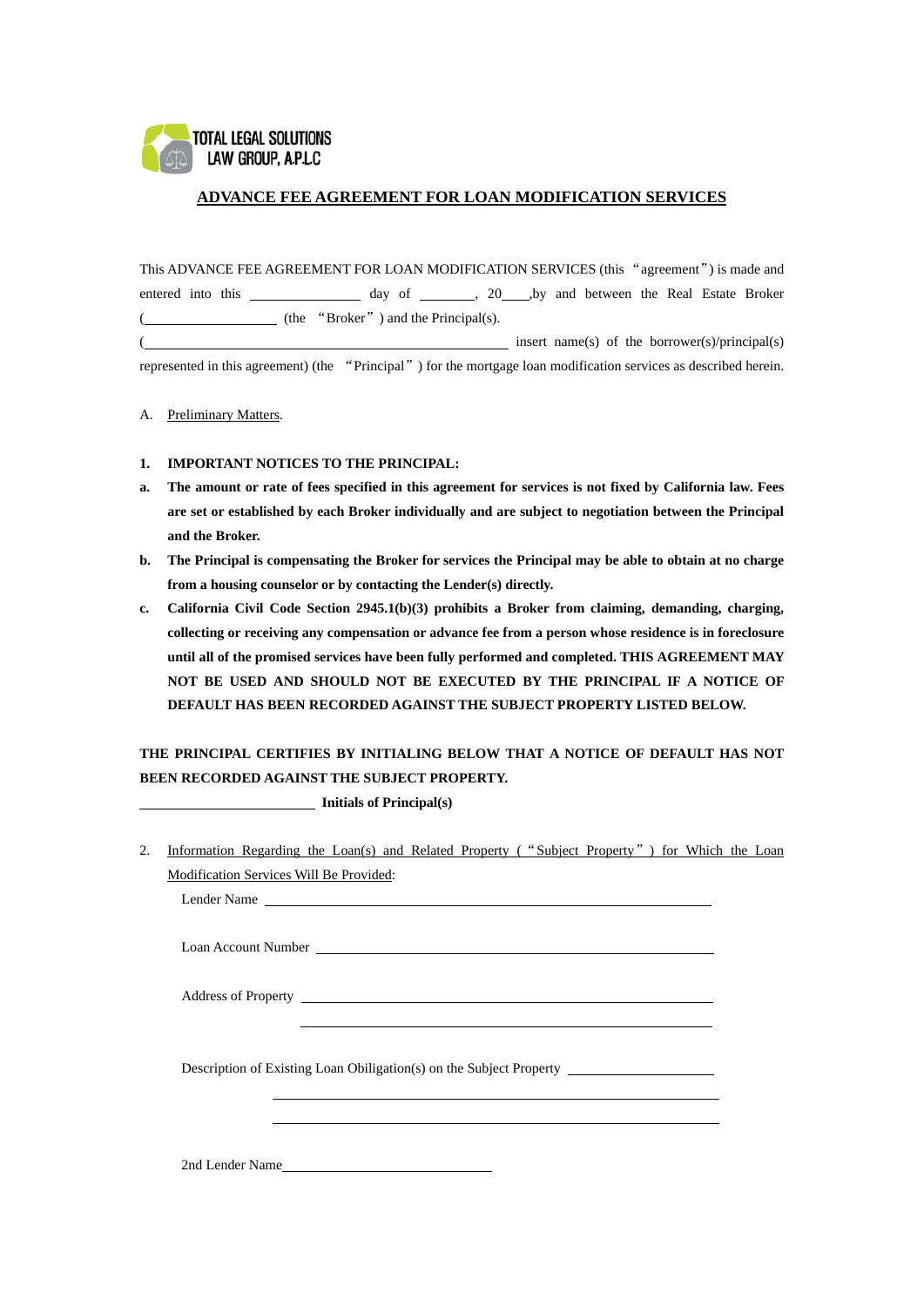

## **PRIVACY NOTICE**

 $\overline{a}$ 

**PRIVACY POLICY:** Our agency is committed to assuring the privacy of individuals and/or families who have contacted us for assistance. We assure you that all information shared both orally and in writing will be managed within legal and ethical considerations. Your"personal financial information", such as your total debt information, income living expenses and personal information concerning your financial circumstances, will be provided to creditors and; possibly others with your specific authorization. We may also use aggregated case file information for the purpose of evaluating our services, gathering valuable research information and designing future programs. Your anonymity will be maintained through the use of your client number or by using aggregate data in all circumstances.

In all other situations, your information may be released to appropriate individuals or agencies **ONLY UPON YOUR WIRTTEN REQUEST OR** when our staff has been served by a valld subpoena.

The following PRIVACY PRACTICES detall circumstances under which we will release your information to a third party:

- 1. We do not disclose any nonpublic personal information about our customers or former customers to anyone, except as permitted by law.
- 2. We may compile data and aggregate information that you give to us, but this information may not be disclosed in a manner that would personally identify you in any way.
- 3. We may disclose some or all of the information that we collect, as described below, to creditors, or third parties that you have authorized who need this information in order for us to assist you during and after a counseling session.
- 4. We may disclose all of the information that we collect, as described below, to creditors and related financial instituions who need this information in order to put you on a debt management program (DMP).
- 5. We restrict access to nonpublic personal information about you to those employees who need to know that information to provide services to you. We maintain physical, electronic and procedural safeguards that comply with federal regulations to guard your nonpublic personal information.
- 6. We collect nonpublic personal information about you from the following sources:
	- ·Information we received from you on our client information worksheets, or other forms you provide, via the Internet, by telephone or otherwise;
	- ·Information about your transactions with us, your creditors, or others; and
	- ·Information we may receive from a credit reporting agency.
- 7. We may disclose the following kinds of nonpublic personal information about you:
	- ·Information we received from you on our client information worksheets, or other forms you provide, via the Internet, by telephone or otherwise, such an your name, address, social security number, assets, and income;
	- ·Information about your transactions with us, your creditors, or others, such as your account balance, payment history, parties to transactions with us, your creditors, or others, such as your account balance, payment history, parties to transactions and credit card usage; and
	- ·Information we receive from a credit reporting agency, such as your credit history.

RELEASE: I hereby authorize **TOTAL LEGAL SOLUTIONS LAW GROUP, A.P.L.C.** to release all non-public information it obtains about me to (1) my creditors and (2) any third parties necessary to resolve the matter(s) discussed during my counseling session. I further RELEASE and authorize all of my creditors to provide non-public information about me to **TOTAL LEGAL SOLUTIONS LAW GROUP, A.P.L.C.**

| Client | Co-Client            |
|--------|----------------------|
|        |                      |
| Date   | <b>Client Number</b> |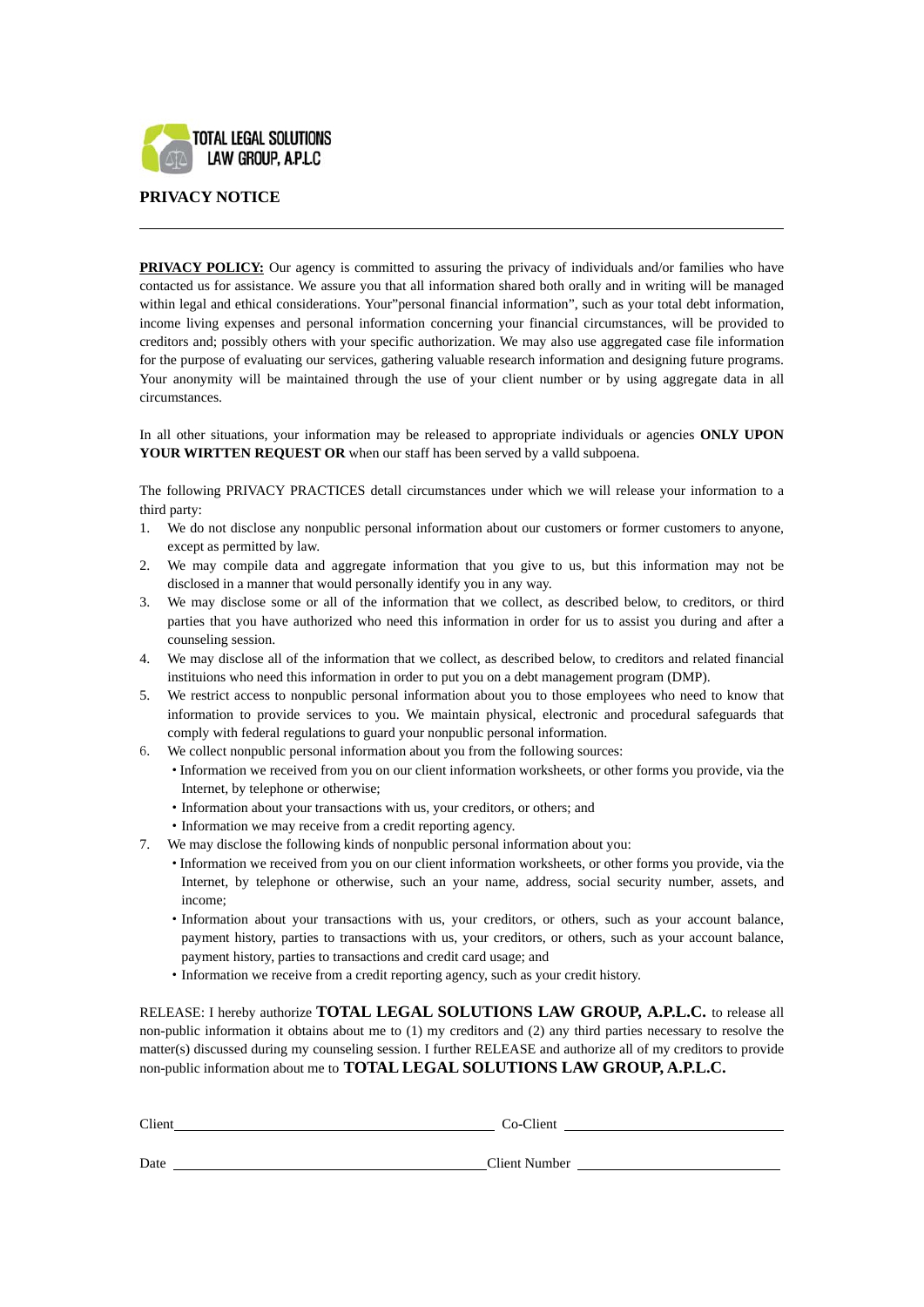# *Homeowner Action Plan*



| Client ID:    |  |
|---------------|--|
| Homeowner:    |  |
| Co-Homeowner: |  |

Counselor:

#### *Homeowner's Financial Concerns*

Budgeting and Money Management Mortgage Delinquency

## *Budget Assessment Summary*

Total monthly net income Less minimum living expenses Less debt repayment amount Less private debts Budget surplus (Deficit)

#### *Source to Make up Deficit:*

#### *Proposed Financial Solution:*

Part Time / Additional Employment Implement Budge / Peduce Expenses

#### *Action Staps:*

In regards to your mortgage situation where you were laid off from to be to be are some recommendations on your current situation. 1) Increase overall household income with extra hours and a second jobs. 2) Keep mortgage a priority. Eliminate non essentials, enquire into lower rates for your car insurance. 3) Advised of foreclosure timeline and fees that may apply. If financial/mortgage situation does not improve, find affordable housing. Referred to\_\_\_\_\_\_\_\_\_\_\_ for possible repayment plan or loan modification. Provide the servicar with proof of income and hardship letter as soon as possible. Expect contact within 5-10 business days. Advised to stay in contact with lenders. 4) Once mortgage is resolved, start a savings of 10-15% net income for miscellaneous and unexpected expenses. For further assistance, call **TOTAL LEGAL SOLUTIONS LAW GROUP, A.P.L.C.** 626-965-7070.

\_It is recommended that you take **TOTAL LEGAL SOLUTIONS LAW GROUP, A.P.L.C.** on line course "The Power of Paycheck Planning". This is a valuable too that will help guide you to financial success. Go to [www.tlslawgroup.com](http://www.tlslawgroup.com/) rial. You may also request this material be mailed to you by contacting **TOTAL LEGAL SOLUTIONS LAW GROUP, A.P.L.C.** 626-965-7070.

### *Actions Taken:*

Assessed Problem and Solutions Budget Development Developed Action Steps

#### *Recommendations:*

Referred client to outside resource.

*3450 Wilshire Blvd #777 Los Angeless, California 90010 Tax: 626-965-7070 Fax: 312-625-8804 Website: www.tlslawgroup.com Email: [info@ tlslawgroup.com](mailto:info@stouchbank.com)*